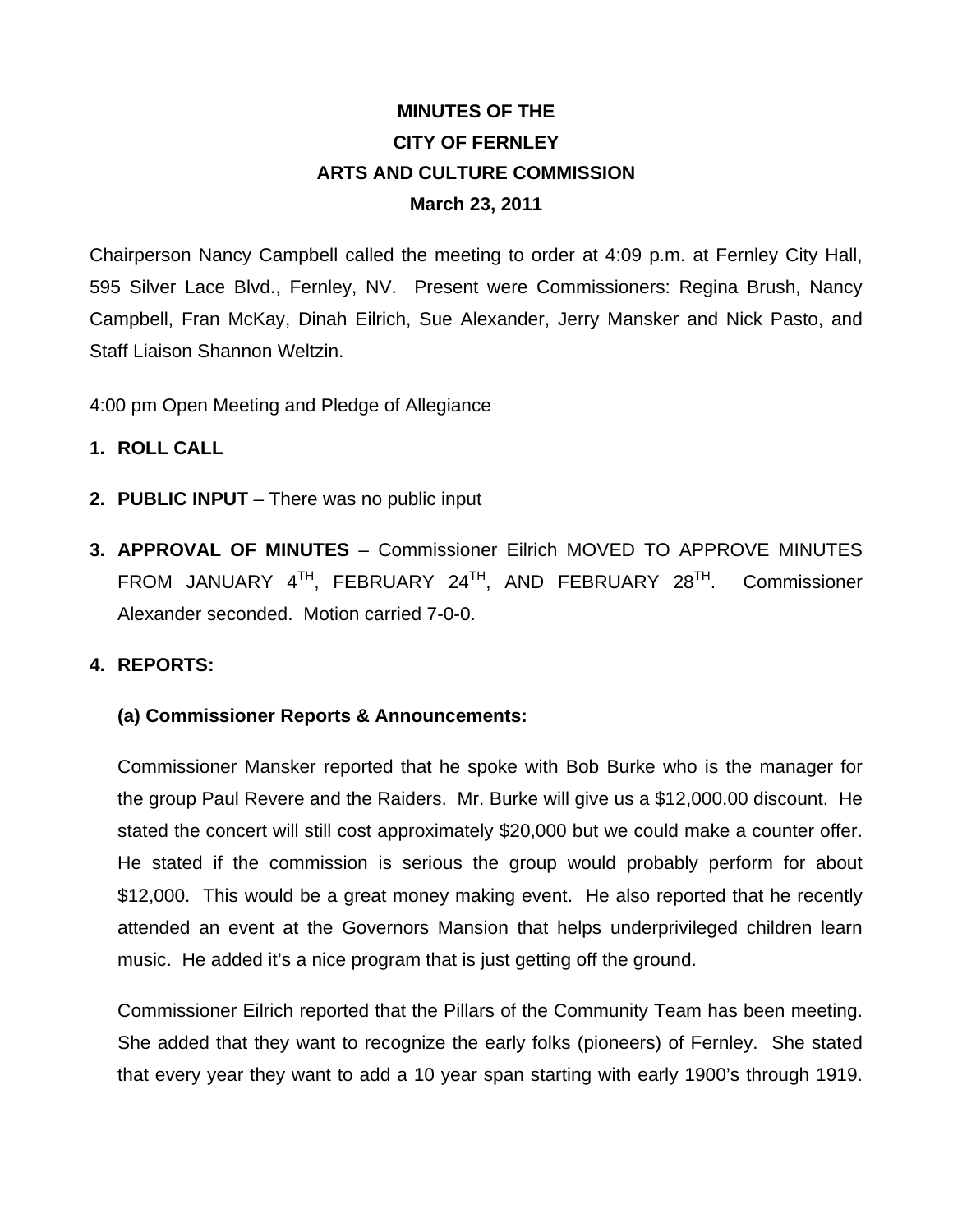She stated that at the end of the year they want to recognize everyone at a big dinner/fundraising event. Hopefully this will become an annual event.

Commissioner Brush reported that on March 22<sup>nd</sup> Friends of Fernley Truckee Canal met with standing room only. She was happy to see people are taking an interest. She wanted to thank the public for understanding how much the water is needed not only for agriculture but also for the recharge of Fernley.

Chairperson Campbell reported that today was the last day for East Valley Elementary School Adopt an Artist Program. The 3<sup>rd</sup> grade was able to participate and did abstract art work. She stated the 5 masterpieces that the students created will be auctioned off April 9<sup>th</sup> at East Valley Elementary School's Art Expo and Gala. She also reported that during a recent airplane trip she was able to sit with a State Assemblyman and had his ear for approximately 2 hours. It was quit a privilege to talk about Fernley.

## **(b) Treasurer's Report:**

Commissioner Pasto reported that the commission has a total of \$3,682.27 in the coffers. He will follow up with Mel Drown to get an itemized list of spending from 2010.

# **(c) City Staff Reports -** No Reports

## **5. DISCUSSION AND POSSIBLE ACTION REGARDING MONTHLY ACC MEETINGS AND WORKSHOP CALENDAR**

Chairperson Campbell stated this item was to entertain discussion regarding moving to quarterly meetings rather than monthly meetings. Commissioner Mansker stated that there seems to be too much of a gap with quarterly meetings. The consensus of the commission was to hold monthly meetings verses quarterly meetings. Commissioner McKay MOVED TO CONTINUE WITH MONTHLY ARTS AND CULTURE MEETINGS TO BE HELD ON THE 4<sup>TH</sup> WEDNESDAY OF EACH MONTH AND HOLD A WORKSHOP 10 DAYS PRIOR TO THE MEETING. Commissioner Eilrich seconded. Staff Liaison Shannon Weltzin stated that she would need to verify that the room is available for the meetings. She added that if the commission wanted to leave the dates of the meeting open availability could be determined.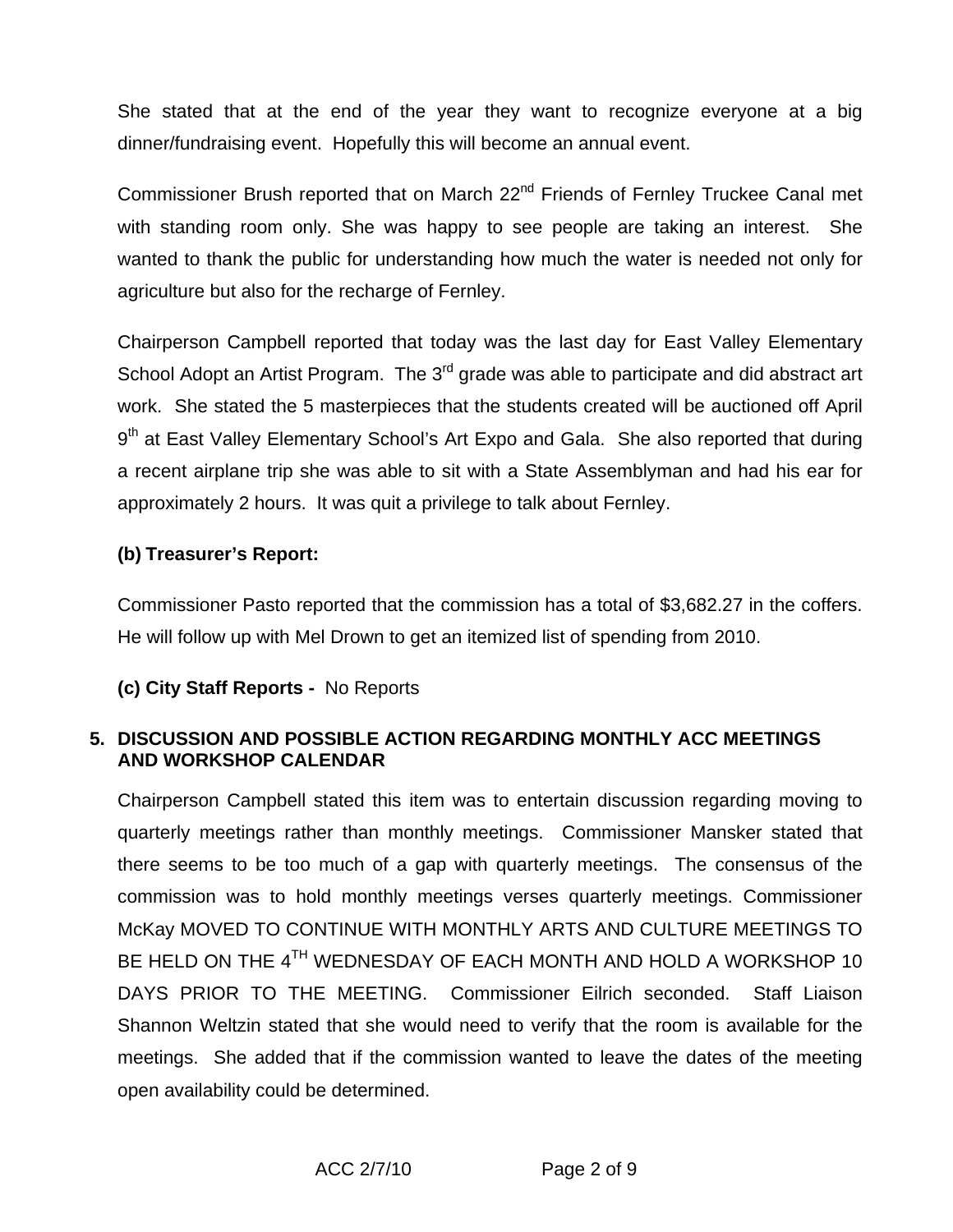Chairperson Campbell inquired if the commission wanted to make a policy change to meet approximately 10 days before the meeting or does the commission want to schedule special meetings as the room is available. Commissioner Eilrich felt workshops could be scheduled as needed and keep the meetings monthly. Commissioner McKay stated she did not want to amend her motion. It was suggested that the workshops be cancelled if there is no business to discuss. Motion carried 7-0-0.

## **6. DISCUSSION AND POSSIBLE ACTION REGARDING A PATRIOTIC QUILT EXHIBIT AT CITY HALL JUNE 26 – JULY 5, 2011**

Commissioner McKay stated that this item was her suggestion. She added the concept behind this display was the discussion regarding a Patriotic Theme between Memorial Day and July  $4<sup>th</sup>$ . She stated the application needs to be submitted and the \$100.00 deposit needed to be paid. Commissioner Brush inquired if there would be a reception; she wanted to see more than just the exhibit. Commissioner Eilrich stated the cost for past receptions have been approximately \$150.00. Commissioner McKay stated the only other cost associated may be the cost to mail it back. She added that if it's promoted through the Chamber of Commerce we could have visitors from Reno and other places. Commissioner Eilrich thought maybe the commission could incorporate the exhibit with the City's  $10<sup>th</sup>$  Birthday Celebration. She added maybe an interactive quilting demonstration would be good so people could see how quilts are made. Chairperson Campbell stated that there may also be a cost for advertising. Commissioner Brush stated that there is a large group of quilters in the community some of the advertising could be word of mouth. Commissioner Brush MOVED TO HOLD A PATRIOTIC QUILT EXHIBIT AND LIMIT THE QUILTERS TO BRINGING ONLY PATRIOTIC QUILT DESIGNS, HOLD A RECEPTION AND SUPPORT THIS VENUE FOR THE BIRTHDAY OF THE CITY OF FERNLEY JULY  $1^{ST}$ . Commissioner Eilrich suggested setting the budget for the display and reception at \$400.00. Commissioner Brush AMENDED HER MOTION TO INCLUDE A BUDGET NOT TO EXCEED \$400.00. Commissioner Eilrich seconded. Motion carried 7-0-0.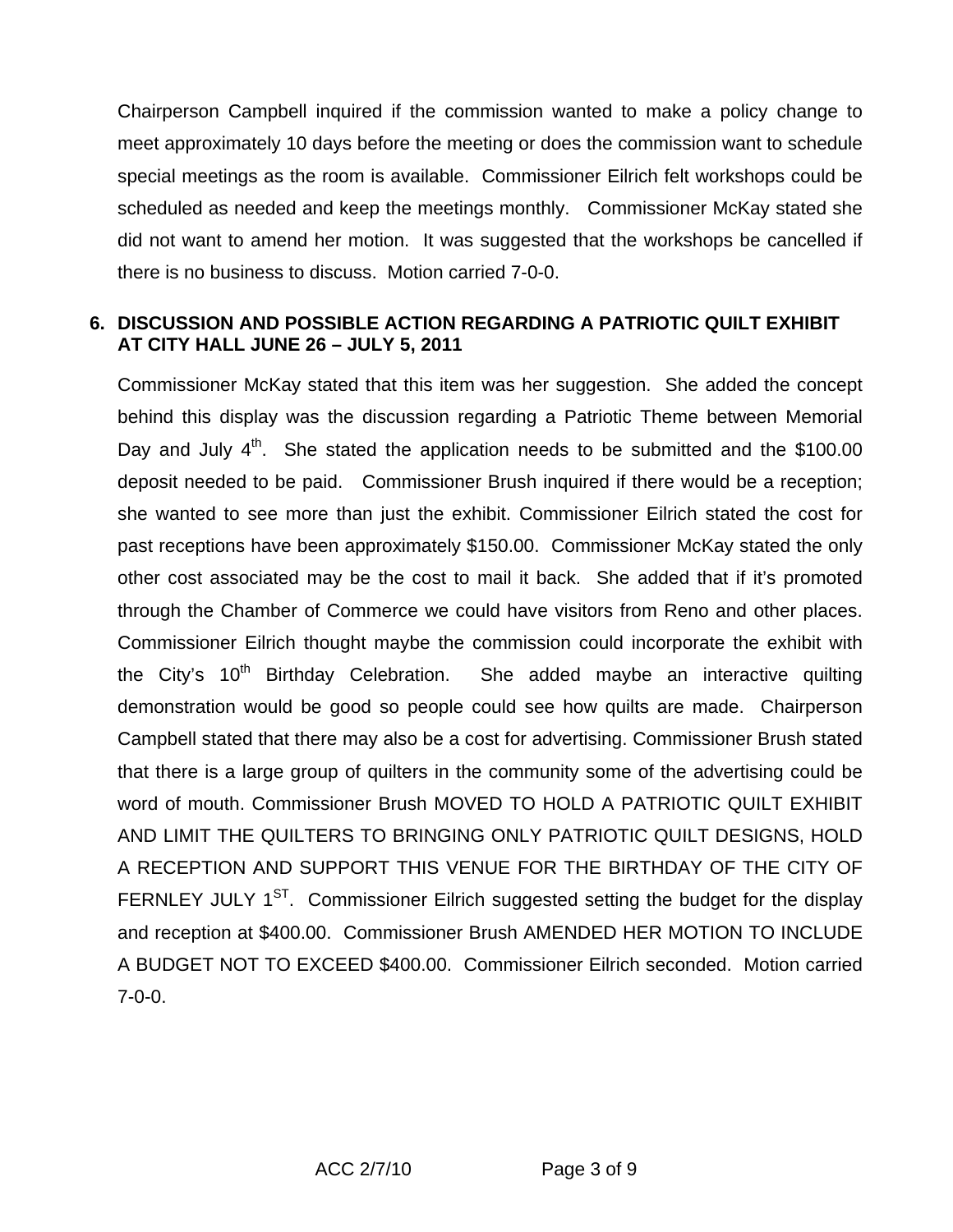# **7. DISCUSSION AND POSSIBLE ACTION REGARDING HOLDING A MUSIC CONCERT SERIES – KICK OFF CONCERT**

Commissioner Mansker stated that the band management for Paul Revere and the Raiders has offered to do the show for \$20,000. The commission could counter offer for approximately 12,000, they will probably settle for around 15,000. He added with a venue such as the rodeo area people won't necessarily need to pay to get into the venue. If the commission wanted a money making opportunity, the venue would need to be at a place such as the race track. This would be a place where they are forced to pay to see the event. He added the reason the group is offering this good deal is because they are booked for July 3<sup>rd</sup> in Las Vegas. Chairperson Campbell inquired if there is time to work out the details in a team meeting. Commissioner Mansker stated if this is something the commission wants to pursue there are more details to work out. Commissioner Eilrich inquired if the commission could get a grant from the tourism board. She added is would have to be a money making event to make it worthwhile. Commissioner McKay stated the next scheduled meeting for the Fernley Tourism and Visitors Authority is June. May is the deadline to apply for the grants. Commissioner Eilrich stated the Concert Music Series is a great idea. Commissioner McKay MOVED TO FORM A TEAM HEADED BY JERRY MANSKER, SUE ALEXANDER AND NANCY CAMPBELL TO LOOK INTO THE MUSIC CONCERT SERIES AND TO LOOK INTO A KICK OFF CONCERT WITH PAUL REVERE AND THE RAIDERS. Commissioner Eilrich seconded. Motion carried 7-0-0.

## **8. DISCUSSION AND POSSIBLE ACTION REGARDING THE COORDINATION OF DISPLAYS BECOMING THE RESPONSIBILITY OF THE ACC FOR 6 MONTHS A YEAR.**

Chairperson Campbell stated that at the February Meeting Joan Ficher-Beven requested that the commission take the glass cabinet over for 6 months a year. There was discussion about items to display. Chairperson Campbell called for volunteers from the commission to look after the glass cabinet for six months. Commissioner McKay inquired if it is possible that the Pillars of the Community have some artifacts to display in the case. Commissioner Pasto suggested that one commissioner be in charge of the display case. Commissioner McKay MOTIONED TO PUT THE PILLAR TEAM IN CHARGE OF THE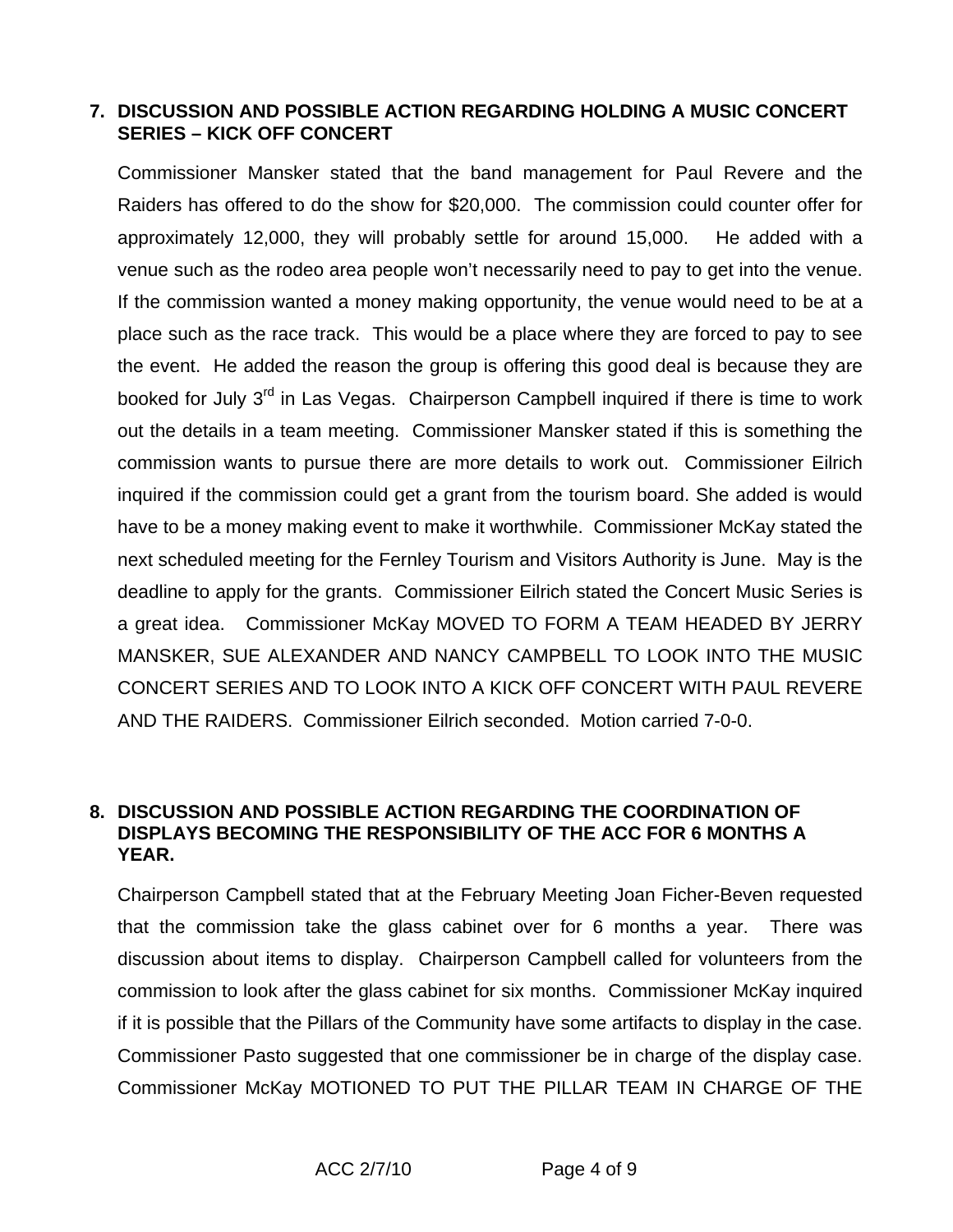DISPLAY AND GET CONTRIBUTIONS FROM OTHER PEOPLE. Commissioner Brush seconded. Motion carried 7-0-0.

## **9. DISCUSSION AND POSSIBLE ACTION REGARDING SENDING OUT A POST CARD ADVERTISING ACC AND OTHER FERNLEY EVENTS DURING THE YEAR.**

Chairperson Campbell stated that the commission would sponsor a Fernley Postcard with pertinent events that are happening. These cards would be available at several locations throughout the City. Commissioner Eilrich stated it is a great tool. Commissioner Pasto stated he would be happy to put the postcard together and find someone to print it. Commissioner McKay suggested the Chamber could put the postcards in their Welcome Packages. Commissioner Eilrich suggested that Commissioner Mansker is a fantastic photographer. He could probably get some great pictures for the postcard. Chairperson Campbell asked if there were any volunteers to work on this project. Commissioner Eilrich MOVED FOR NICK PASTO, JERRY MANSKER AND NANCY CAMPBELL TO HEAD UP THE ADVERTISING POSTCARD TEAM. Commissioner Mansker seconded. Motion carried 7-0-0.

#### **10. DISCUSSION AND POSSIBLE ACTION REGARDING A RELAY FOR LIFE BOOTH.**

Chairperson Campbell stated that she is getting nervous with the Quilt Display and the possibility of a concert on how much time she will be able to contribute to another activity. She added it is definitely a good cause. Commissioner Eilrich also felt is was a good cause but she will be out of town that weekend. Commissioner McKay stated she is already involved with a team. She added the Relay for Life is an all night event. If there is going to be a booth it needs to be staffed the entire time. Her suggestion was to skip it this year, but added anyone could sponsor or donate if they wanted to be involved.

#### **11. DISCUSSION AND POSSIBLE ACTION REGARDING RECRUITING VOLUNTEERS FOR A "FRIENDS OF THE ARTS & CULTURE COMMISSION" GROUP.**

Commissioner Eilrich stated there are people that would like to volunteer to help out with our events. Chairperson Campbell stated that this gives the volunteers a group that they can be involved with and gives the commission more help with events. She stated a team needs to be formed. Commissioner Mansker MOVED FOR DINAH EILRICH, FRAN MCKAY AND NICK PASTO TO MEET AS A TEAM TO FUTHER RESEARCH FRIENDS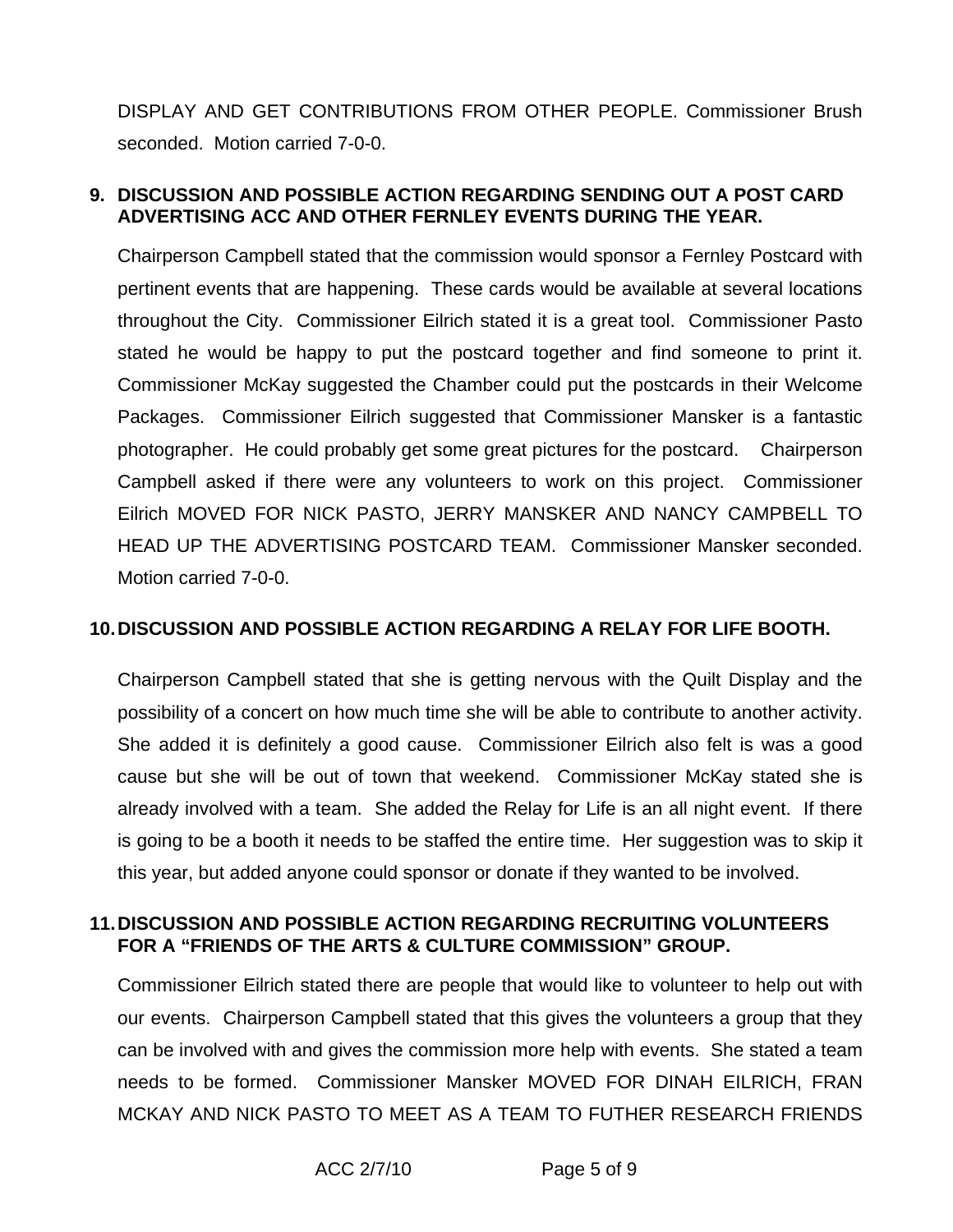OF THE ARTS AND CULTURE COMMISSION. Sue Alexander seconded. Motion carried 7-0-0.

## **12. DISCUSSION AND POSSIBLE ACTION REGARDING EVES ART EXPO GALA, SCHEDULE TO COVER EVENT, BUDGET AND ANY OTHER PERTINENT ITEMS**

Chairperson Campbell stated that April  $9<sup>th</sup>$  is the Gala. She added every year the commission has been represented. The booth rate is \$15.00 and she suggested paying the booth fee. She spoke with Starbucks and the will donate the hot drinks. She added this is a great opportunity to talk to people about the commission and the upcoming events. Commissioner McKay stated that the postcards would probably not be ready but the commission could list the events that are being planned. Commissioner Brush stated she is performing at the event and would help with the booth after that. Commissioner Eilrich stated she will be out of town the day of the event. Chairperson Campbell volunteered to set up the booth and operate it but asked for another volunteer to help out. Commissioner McKay MOVED TO APPROVE THE BOOTH FEE OF \$15.00. Commissioner Alexander seconded. Motion carried 7-0-0.

## **13. DISCUSSION AND POSSIBLE ACTION REGARDING SETTING UP AN ACC FACEBOOK ACCOUNT**

Commissioner Pasto MOVED THAT A FACEBOOK ACCOUNT BE CREATED FOR THE ARTS AND CULTURE COMMISSION. Commissioner Brush stated the items that are being put together for the postcards will be presentable and appropriate for the Facebook Account. The motion was AMENDED TO INCLUDE THE TEAM MEMBERS NICK PASTO, JERRY MANSKER AND NANCY CAMPBELL TO CREATE A FACEBOOK ACCOUNT. Commissioner Eilrich seconded. Motion carried 7-0-0.

# **14. DISCUSSION AND POSSIBLE ACTION REGARDING THE 4TH OF JULY PARADE AND ACC PARTICIPATION**

Commissioner Eilrich stated the ACC participated in the parade in 2009. She stated last year was skipped for various reasons, but she felt this year the commission should participate. Commissioner McKay stated she is also on the Chamber Board. She will get more information on the parade and report back to the commission at the next meeting. This item was tabled until the April meeting.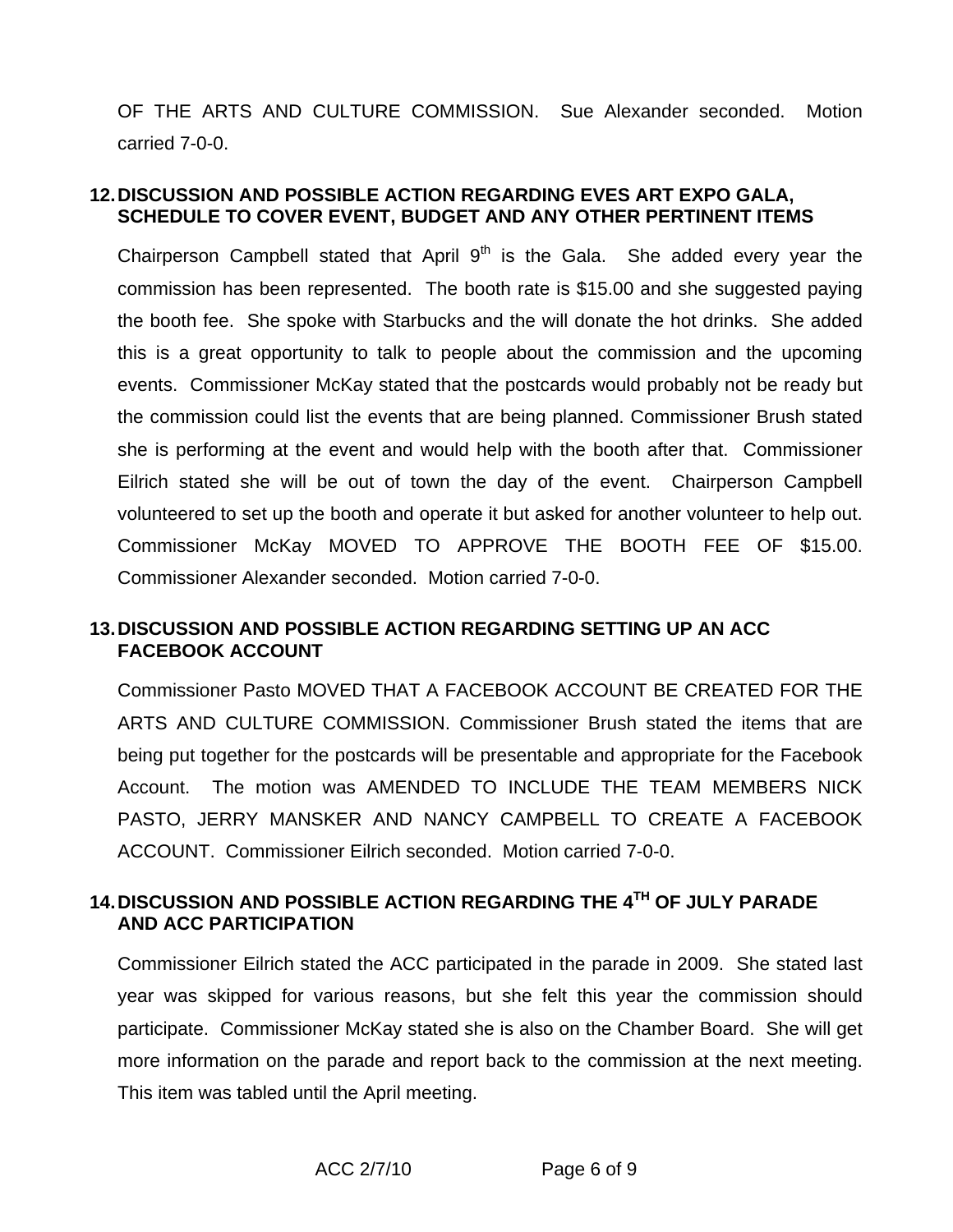# **15. DISCUSSION AND POSSIBLE ACTION REGARDING INVOLVEMENT WITH LYON COUNTY SESQUICENTENNIAL CELEBRATION**

Commissioner Eilrich stated that this celebration would coincide with the Old Time Photo Exhibit. She stated that this exhibit would be Fernley's contribution to the year long celebration. Chairperson Campbell stated that a team has already been formed. Commissioner Eilrich stated she would get the photo exhibit on the Lyon County Sesquicentennial Web Site for Fernley's participation.

## **16. DISCUSSION AND POSSILBLE ACTION REGARDING PARTICIPATING IN VAQUERO DAYS/FOUNDER DAY**

Commissioner McKay suggested having a Concert in the Park. Commissioner Brush suggested the Western Artists' followed up by a dance band. Jerry Mansker, Regina Brush and Sue Alexander volunteered for the team. Commissioner McKay MOVED TO PARTICIPATE IN THE VAQUERO DAYS CELEBRATION WITH THE POSSIBILITY OF A CONCERT AND WESTERN ARTSITS' FOR FRIDAY SEPTEMBER 16TH AND SET UP A TEAM TO DEVLOPMENT IT FARTHER. Commissioner Alexander seconded. Motion carried 7-0-0.

#### **17. DISCUSSION AND POSSIBLE ACTION REGARDING POTENTIAL ACC PARTICIPATION DURING THE NASCAR EVENT AT FERNLEY-RENO RACEWAY**

Commissioner McKay suggested the Commission could help sponsor one of the race nights. Commissioner Eilrich stated the Raceway is always looking for volunteers, as a commission they could just help with whatever is needed. Commissioner Alexander stated her company has a box and everyone could watch from that. Commissioner Brush stated that a night needs to be decided on so everyone could be present at the same time. Commissioner Alexander stated that she could find out if there is an event the commission could help out with. Commissioner Pasto MOVED TO CREATE A TEAM COMPOSED OF SUE ALEXANDER, DINAH EILRICH AND FRAN MCKAY FOR PARTICIPATION IN THE NASCAR EVENT THIS SUMMER. Commissioner Eilrich seconded. Motion carried 7-0-0.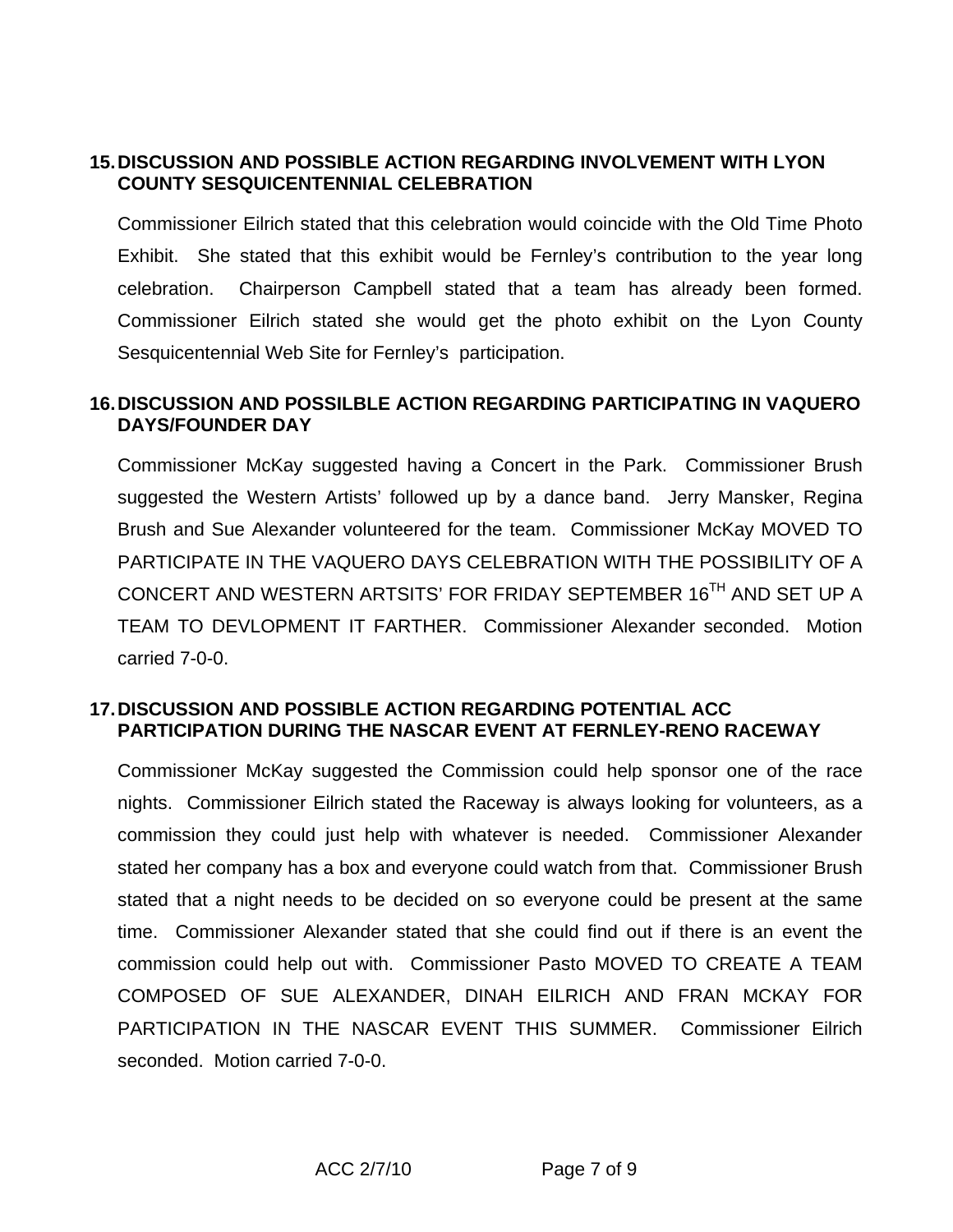# **18. DISCUSSION AND POSSIBLE ACTION REGARDING THE ANNUAL SPOOKTACULAR HALLOWEEN EVENT**

Shannon Weltzin stated that she would verify the date Halloween would be celebrated. This item was table until next meeting.

# **19. DISCUSSION AND POSSIBLE ACTION REGARDING THE 2011 FESTIVAL OF TREES**

This item was tabled until next meeting.

# **20. DISCUSSION AND POSSIBLE ACTION REGARDING AN ANNUAL EVENT DINNER AND/OR FUNDRAISING EVENT**

Commissioner Eilrich stated that this event coincides with the Pillars of the Community. She stated the plan for this dinner is presenting the inductees to the Pillars of the Community at the event. She stated the committee is trying to find a venue to hold the event that holds enough people. She added the Pillars of the Community will be inducted in decades the first decade will be 1900 – 1919. She suggested dressing in the era, farmers, railroad, miners. The tentative date for the event was set for August  $20<sup>th</sup>$ . Commissioner McKay MOVED THAT THE PILLAR TEAM TAKE ON THE RESPONSIBILITY AND REPORT BACK TO THE COMMISSION REGARDING THE ANNUAL EVENT DINNER AND FUTURE FUNDRAISING EVENT. Commissioner Brush seconded. Motion carried 7-0-0.

#### **21. FUTURE AGENDA ITEMS**

Chairperson Campbell stated that the teams that were formed today will report back to the commission at the next meeting.

The next workshop was tentatively scheduled for April 18<sup>th</sup> at 4:00 p.m.

The items for discussion will be Finalizing the Quilt Exhibit, advertising postcards, possibility of applying for grants, and the Lyon County Sesquicentennial Celebration.

Councilman Roy Edgington donated \$100.00 to the Arts and Culture Commission for the entry fee for the Quilt Exhibit.